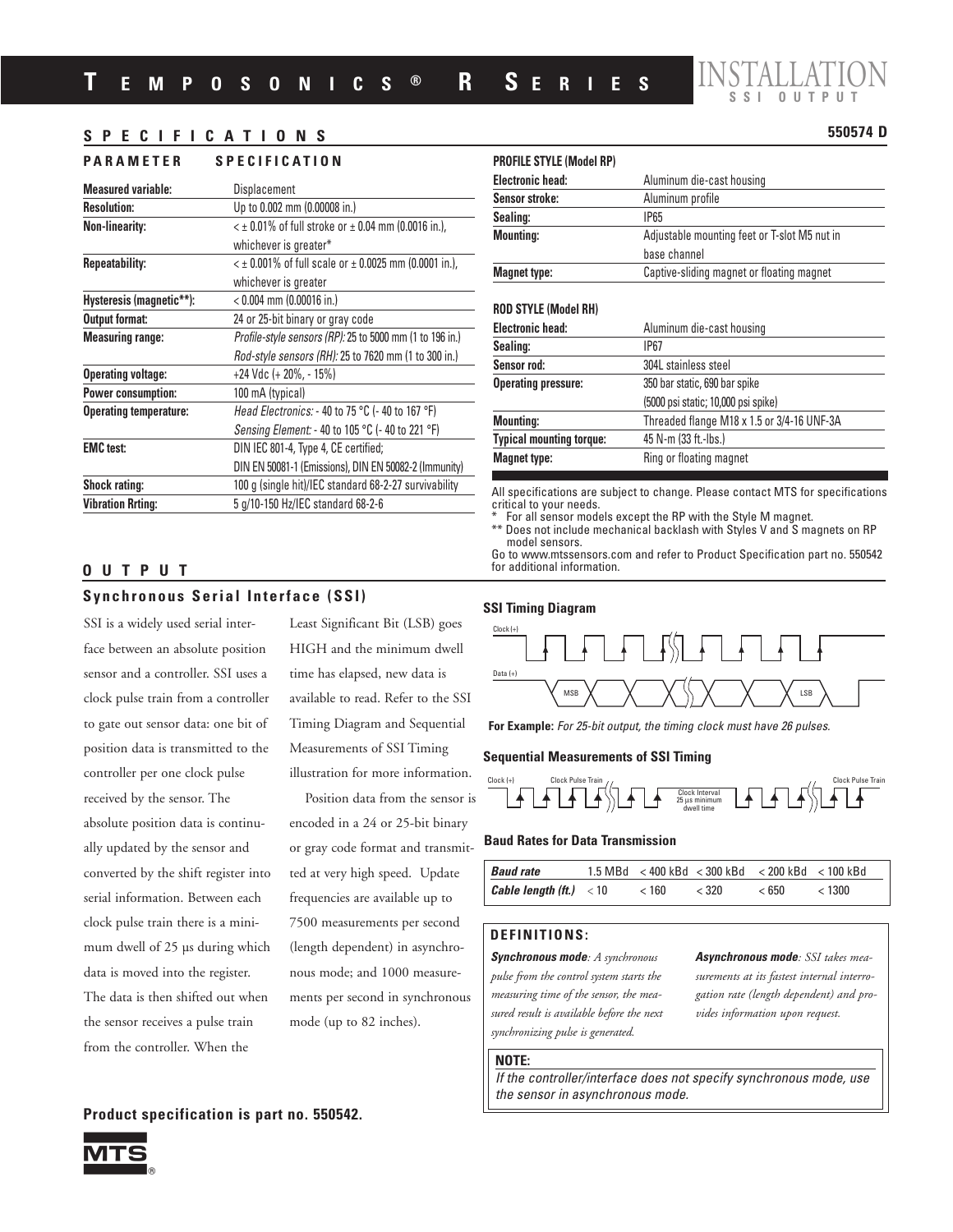## **ROD-STYLE (Model RH)**

The Temposonics R Series rod-style application housing (Model RH) offers modular construction, flexible mounting configurations, and easy installation. It is designed for internal mounting in applications where high-pressure conditions exist (5000 psi continuous, 10,000 psi spike) such as hydraulic cylinders. Temposonics RH may also be mounted externally in many applications.

In addition, the RH housing offers the ability to quickly and easily replace the sensor cartridge in the field (up to 72 inches).

> 102 mm (4.00 in.)



## **CYLINDER INSTALLATION**

The rod-style Temposonics R Series position sensor (Model RH) is designed for installation into hydraulic cylinders. The sensor's high-pressure, stainless steel tube installs into a 1/2 inch bore in the piston head and rod assembly as shown.



#### **NOTES:**

- The position magnet requires minimum distances away from ferrous metals to allow proper sensor output. The minimum distance from the front of the magnet to the cylinder end cap is 15 mm, (0.6 in.). The minimum distance from the back of the magnet to the piston head is provided by the non-ferrous spacer, i.e. 3.2 mm, (0.125 in.).
- The illustration above represents a typical installation. Some installation requirements may be application specific.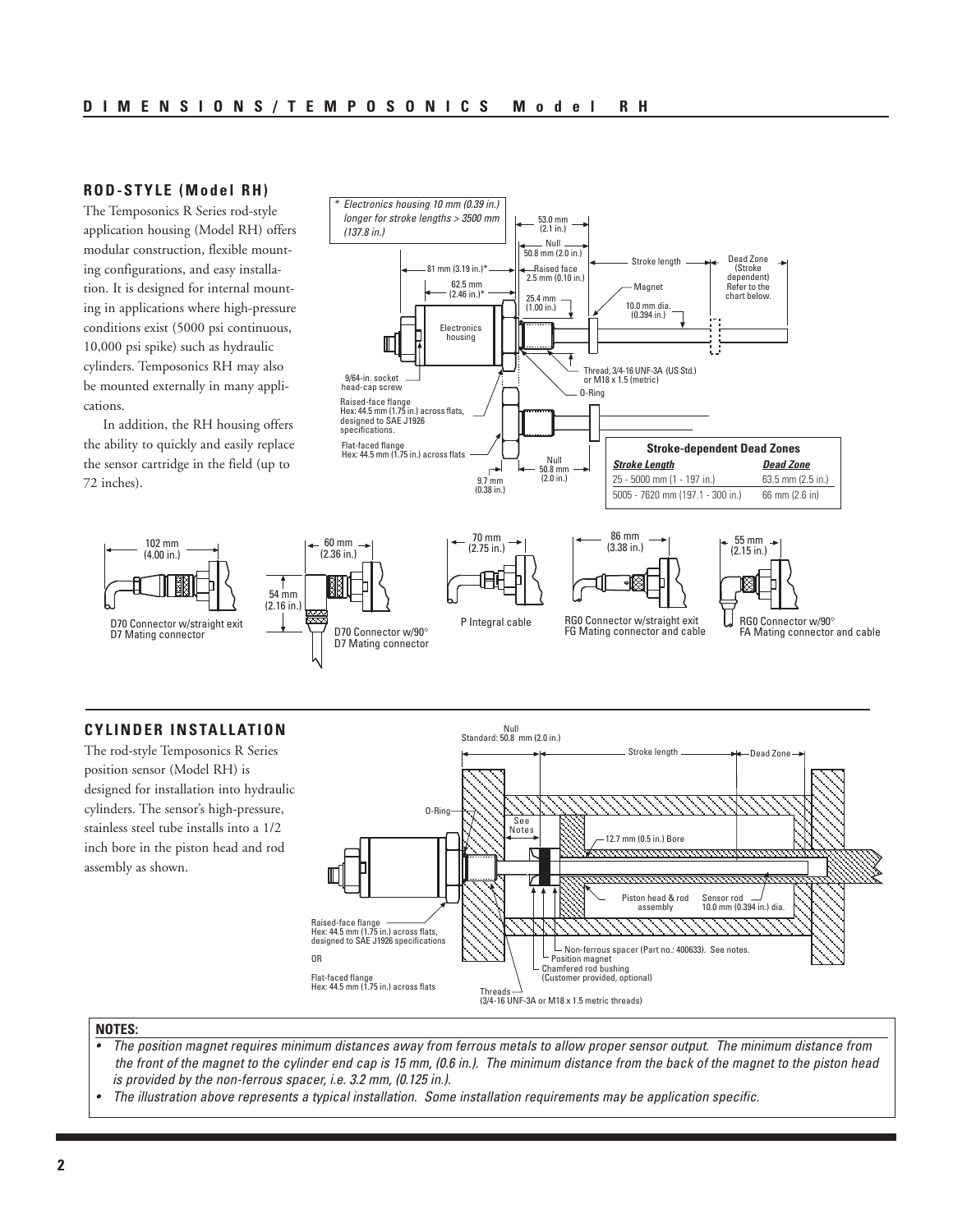## **PROFILE-STYLE (Model RP)**

The Temposonics RP profile-style position sensor offers modular construction, flexible mounting configurations, and easy installation. A choice of two magnet mounting configurations are available with the profile housing: captive sliding magnet or floating magnet.

#### **NOTE:**

Temposonics RP sensors include two mounting feet (Part no. 400802) for sensors up to 1250 mm (50 in.). One additional mounting foot is included for every additional 500 mm (20 in.).

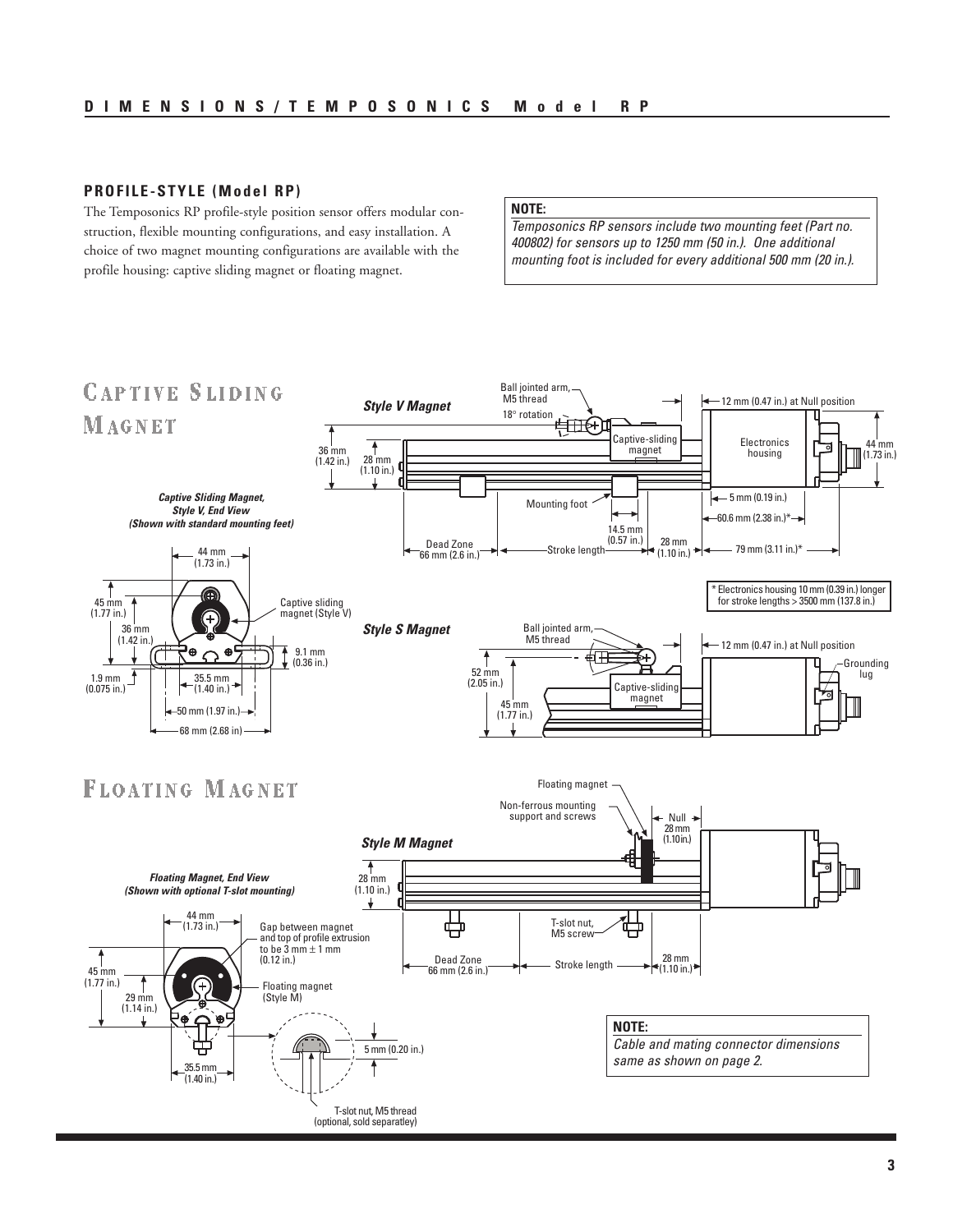## **SENSOR INTEGRAL CONNECTOR (D7 Male):**

**(As viewed from end of Ssnsor)**



## **D7 CONNECTOR PINOUT & WIRE COLOR CODE (Integral Cable or Extension Cable)**

| (-) Data<br>Grav<br>2<br>Pink<br>$(+)$ Data<br>3<br>$(+)$ Clock<br>Yellow<br>(-) Clock<br>4<br>Green<br>5<br>Brown or Red+ 24 Vdc, customer supplied<br>6<br>White<br>DC ground<br>No connection*<br>7<br>Blue<br>* Extension cables using the standard cable (Styles DS and DT) |                                                                                                     |
|----------------------------------------------------------------------------------------------------------------------------------------------------------------------------------------------------------------------------------------------------------------------------------|-----------------------------------------------------------------------------------------------------|
|                                                                                                                                                                                                                                                                                  |                                                                                                     |
|                                                                                                                                                                                                                                                                                  |                                                                                                     |
|                                                                                                                                                                                                                                                                                  |                                                                                                     |
|                                                                                                                                                                                                                                                                                  |                                                                                                     |
|                                                                                                                                                                                                                                                                                  |                                                                                                     |
|                                                                                                                                                                                                                                                                                  |                                                                                                     |
|                                                                                                                                                                                                                                                                                  |                                                                                                     |
|                                                                                                                                                                                                                                                                                  |                                                                                                     |
|                                                                                                                                                                                                                                                                                  |                                                                                                     |
|                                                                                                                                                                                                                                                                                  | do not have a 7th wire.<br>Appropriate grounding of cable shield is required at the controller end. |

## **SENSOR INTEGRAL CONNECTOR (RG Male):**



## **RG CONNECTOR PINOUT & WIRE COLOR CODE (Extension Cable)**

| Pin no. | <b>Wire color</b> | <b>Function</b>                         |
|---------|-------------------|-----------------------------------------|
|         | Gray              | (-) Data                                |
| 2       | Pink              | (+) Data                                |
| 3       | Yellow            | $(+)$ Clock                             |
| 4       | Green             | (-) Clock                               |
| 5       |                   | Brown or Red+ 24 Vdc, customer supplied |
| 6       | White             | DC ground                               |
|         | Blue              | No connection*                          |
|         |                   |                                         |
|         |                   |                                         |
|         |                   |                                         |

**NOTE:**

I

Appropriate grounding of cable shield is required at the controller end.

## **CABLE CONNECTORS (Field-installable D7 Female):**

### **Mates with Sensor Integral Connector**

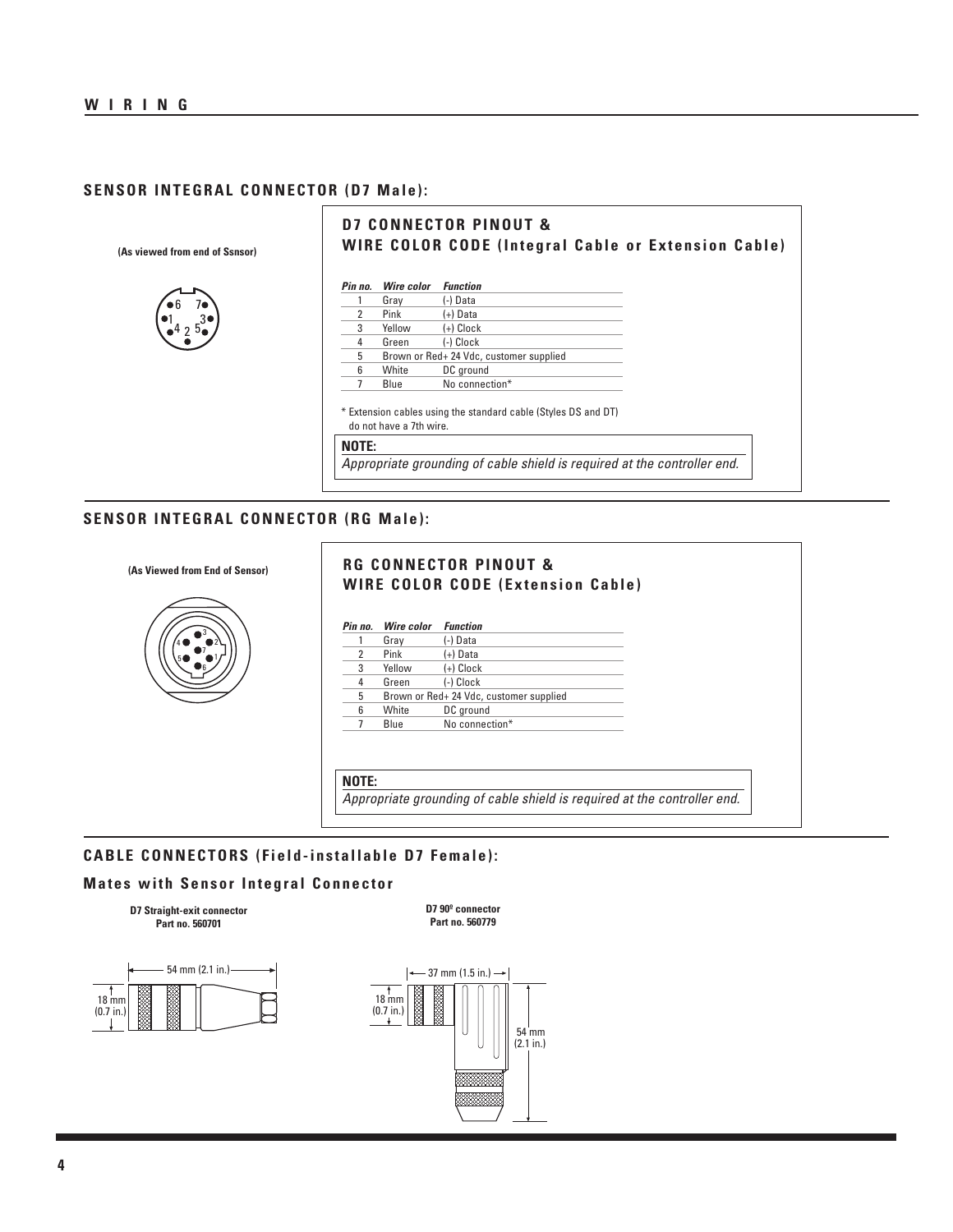

## **PORT DETAIL FOR TEMPOSONICS Model RH SENSORS WITH HOUSING**

**PORT DETAIL (SAE J1926/1) FOR TEMPOSONICS Model RH SENSORS WITH HOUSING**

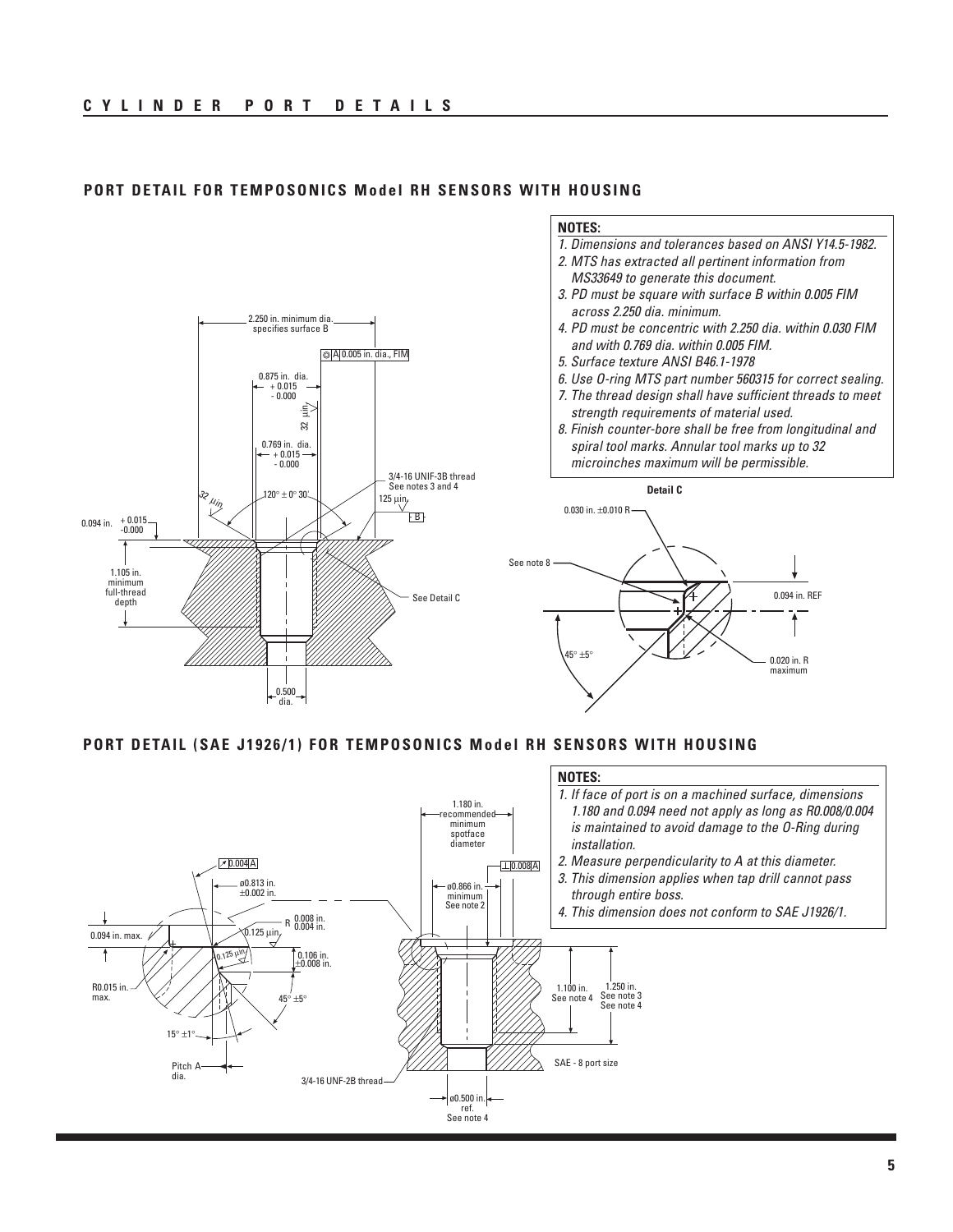## **MAGNETS**

Magnets must be ordered separately with Temposonics RH sensors. The standard ring magnet (Part no. 201542) is suitable for most applications.

Magnets are included with the order of Temposonics RP sensors. Temposonics RP can be configured with one of two magnet configurations: captive sliding magnet or floating magnet.

**Captive Sliding Magnet, Style V Part no. 252184**

57 mm 14 mm (2.24 in.)

**Ring Magnet Part no. 400533**

 $57 \text{ mm}$ 

24 mm (0.95 in.)

 $\frac{4}{24 \text{ mm}}$ 

 $-$ 40 mm (1.58 in.)

 $\overline{\phantom{0}}$ 

**Captive Sliding Magnet, Style S Part no. 252182**



**Standard Ring Magnet Part no. 201542**



ID: 13.5 mm (0.53 in.) OD: 32.8 mm (1.29 in.) Thickness: 7.9 mm (0.312 in.)

18° rotation

 $\frac{9}{9}$  mm (0.35 in.)

 $(0.55$  in.)

 $14$  mm

 $\blacksquare$ ID: 13.5 mm (0.53 in.) Thickness: 7.9 mm (0.312 in.) OD: 25.4 mm (1.0 in.) Thickness: 7.9 mm (0.312 in.) **(For use with strokes** ≤ **3050 mm or 120 in.)**

**Magnet Spacer Part no. 400633**



ID: 14.3 mm (0.56 in.) OD: 31.8 mm (1.25 in.) Thickness: 3.2 mm (0.125 in.)

120° 2 Holes each 3.9 mm dia. (0.15 in.) on 23.9 mm dia. (0.94 in.)  $\sqrt{2}$ 

**Floating Magnet, Style M (May be used with Temposonics RH and RP) Part no. 251416**



ID: 13.5 mm (0.53 in.) OD: 32.8 mm (1.29 in.) Thickness: 7.9 mm (0.312 in.)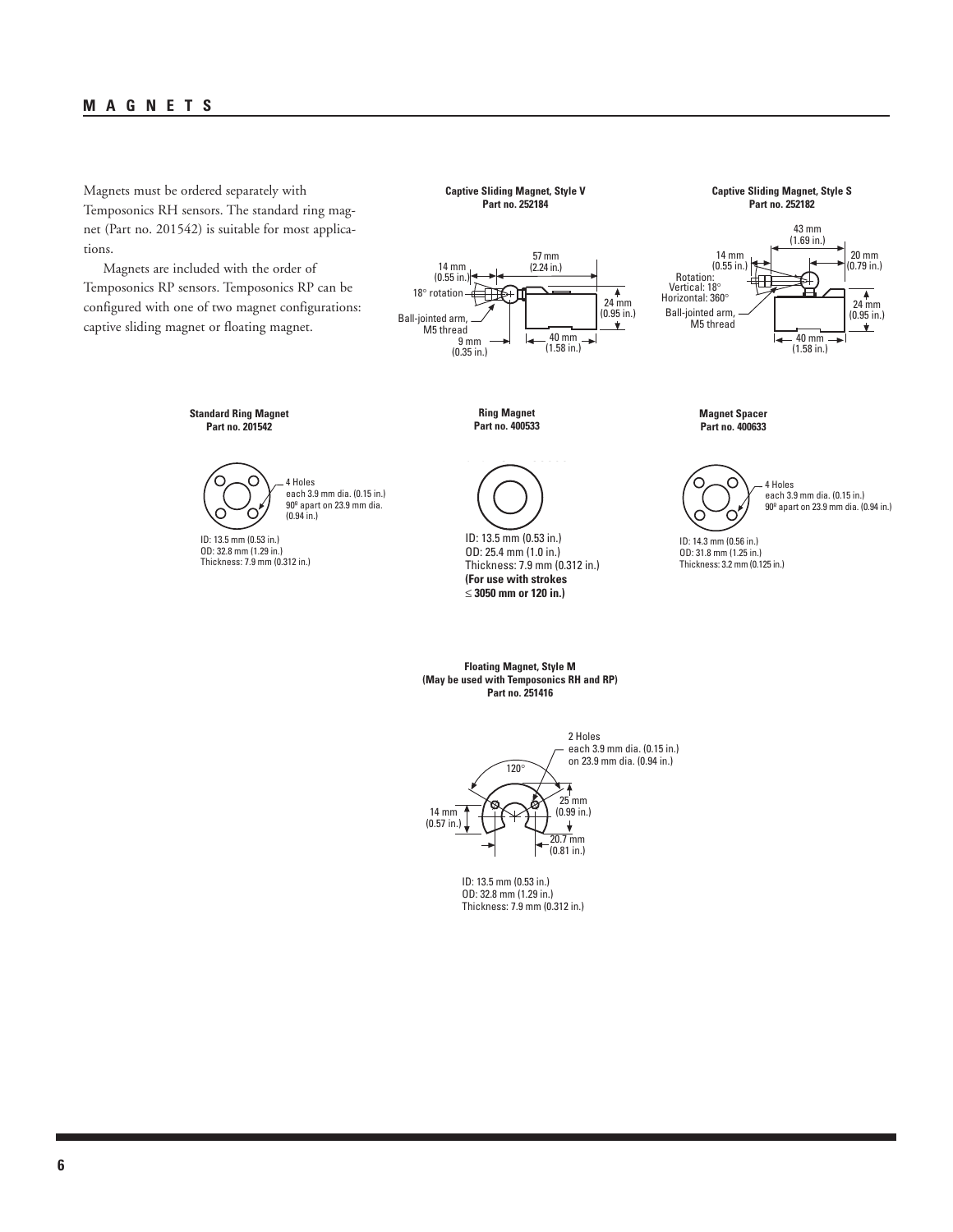When placing an order, build the  $RH =$ desired model number using the model number guide (right). A wide range of Temposonics R Series Sensor configurations are available to meet the demands of your particular application. For detailed information about how to order extension cables and accessories, see the bottom section of this page and page 8.

If you have any questions about how to apply MTS Temposonics R Series position sensors, please contact one of our Application Engineers or your local MTS distributor—they are available to help you design an effective position sensing system to fit your application.



#### **P R E S S U R E H O U S I N G (RH Spare Only) E X T E N S I O N C A B L E S (SSI Only) SENSOR CONNECTION TYPE D7** = Female connector (straight exit) and high-performance cable for SSI sensors with D7 (D70) connector. **DR** = Female connector (90<sup>°</sup> exit) and high-performance cable for SSI sensors with D7 (D70) connector. **DS** = Female connector (straight exit) and standard cable for SSI sensors with D7 (D70) connector. **DT** = Female connector (90<sup>°</sup> exit) and standard cable for SSI sensors with D7 (D70) connector. **CABLE LENGTHS For standard length cables up to 100 feet 005** = 5 ft. **015** = 15 ft. **025** = 25 ft. **050** = 50 ft. **100** = 100 ft. **For custom length cables over 100 feet Custom cable length (in feet). Maximum cable length is dependent** upon baud rate (see page 1). **CABLE TERMINATION D P 0 SENSOR CONNECTION TYPE**  $S =$  US customary threads, flat-faced hex<br> $T =$  US customary threads, raised-face he US customary threads, raised-face hex **M** = Metric threads, flat-faced hex<br>**N** = Metric threads, raised-face he **Metric threads, raised-face hex STR0KE LENGTH U** \_\_ \_\_ . \_\_ = Inches and tenths (Encode in 0.1 in. increments) or<br>M  $=$  Millimeters (Encode in 5 mm increments) **H** OOOOO **NOTE:** RH spare pressure housing for stroke lengths 1 to 72 in. (25 to 1825 mm) only.

**P0** = Pigtail connection

**6** = 0.00008 in. (0.002 mm)